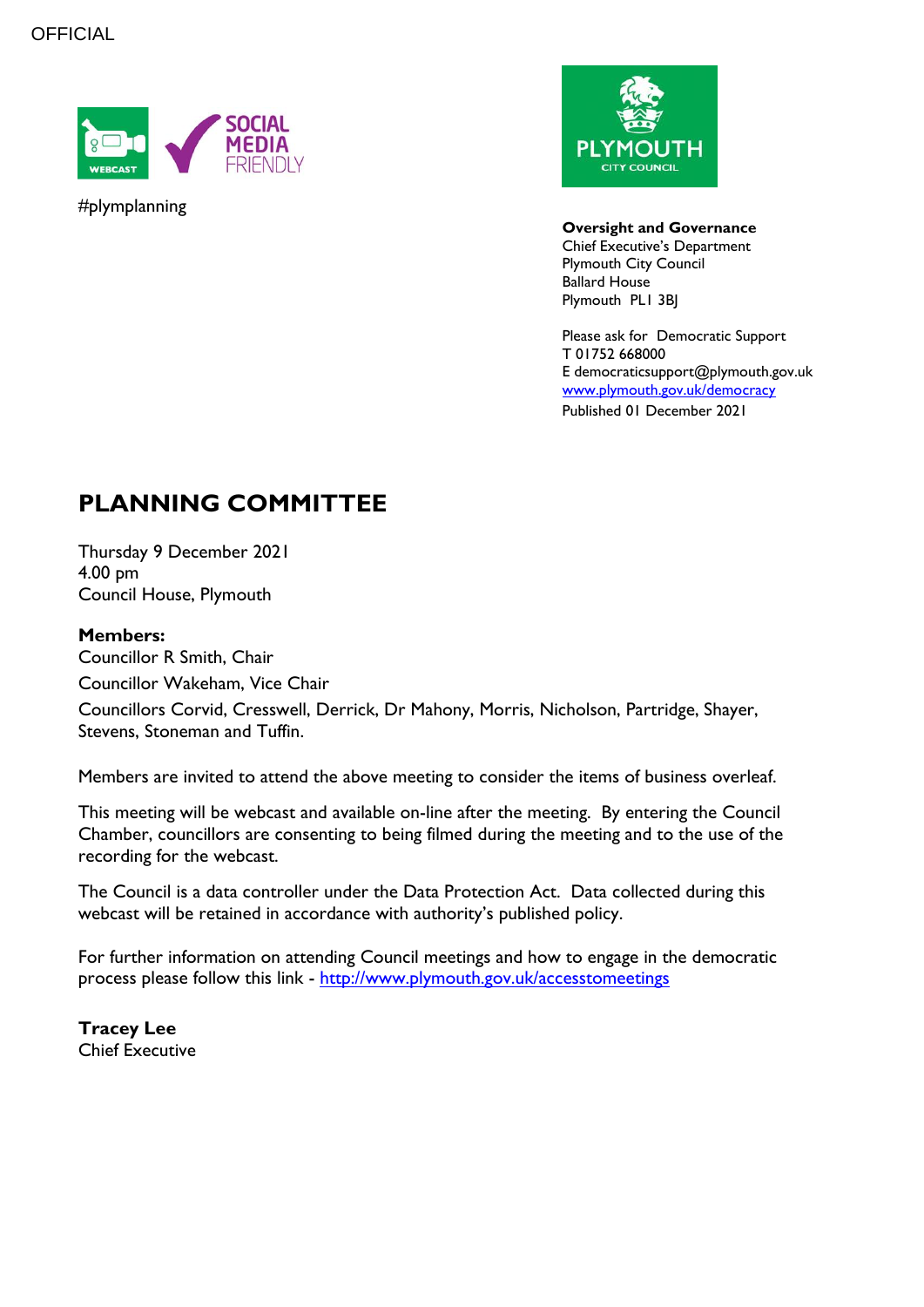## **Planning Committee**

#### **1. Apologies**

To receive apologies for non-attendance submitted by Committee Members.

#### **2. Declarations of Interest**

Members will be asked to make any declarations of interest in respect of items on this agenda.

#### **3. Minutes (Pages 1 - 6)**

The Committee will be asked to confirm the minutes of the meeting held on 11 November 2021.

#### **4. Chair's Urgent Business**

To receive reports on business which, in the opinion of the Chair, should be brought forward for urgent consideration.

#### **5. Questions from Members of the Public**

The Chair will receive and respond to questions from members of the public submitted in accordance with the Council's procedures. Questions shall not normally exceed 50 words in length and the total length of time allowed for public questions shall not exceed 10 minutes. Any question not answered within the total time allowed shall be the subject of a written response.

### **6. Planning Applications for consideration**

The Service Director for Strategic Planning and Infrastructure will submit a schedule asking Members to consider Applications, Development proposals by Local Authorities and statutory consultations under the Town and Country Planning Act 1990 and the Planning (Listed Building and Conservation Areas) Act 1990.

6.1. 5 First Avenue Billacombe Plymouth PL9 8AP - 21/01637/FUL **(Pages 7 - 14)**

| Applicant:      | Mr and Mrs Baynon          |
|-----------------|----------------------------|
| Ward:           | <b>Plymstock Dunstone</b>  |
| Recommendation: | <b>Grant Conditionally</b> |

6.2. 17 Thorn Park Plymouth PL3 4TG - 21/01616/FUL **(Pages 15 - 26)**

| Applicant:      | Mr A Sanders               |
|-----------------|----------------------------|
| Ward:           | Compton                    |
| Recommendation: | <b>Grant Conditionally</b> |